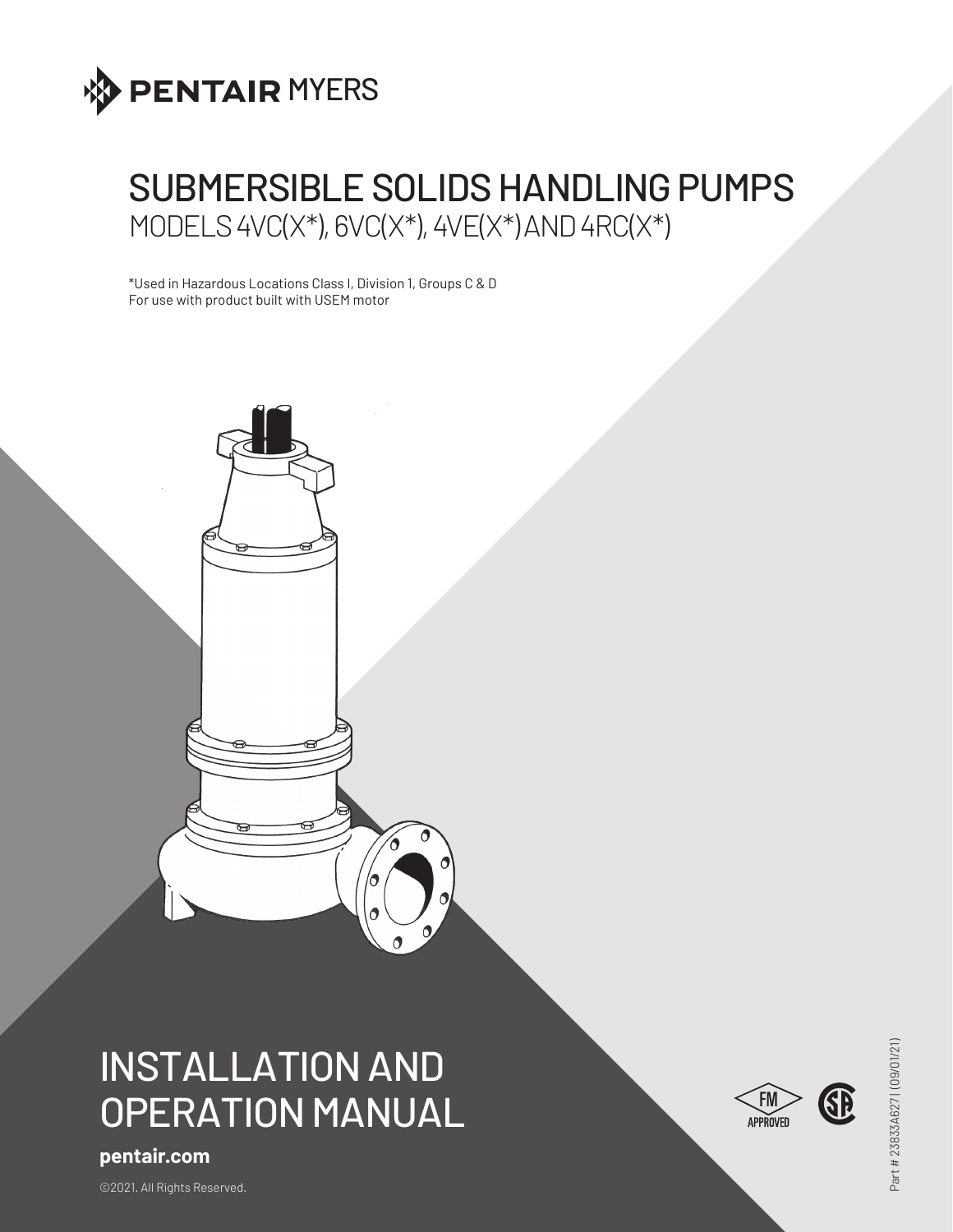# **TABLE OF CONTENTS**

NOTE! To the installer: Please make sure you provide this manual to the owner of the equipment or to the responsible party who maintains the system.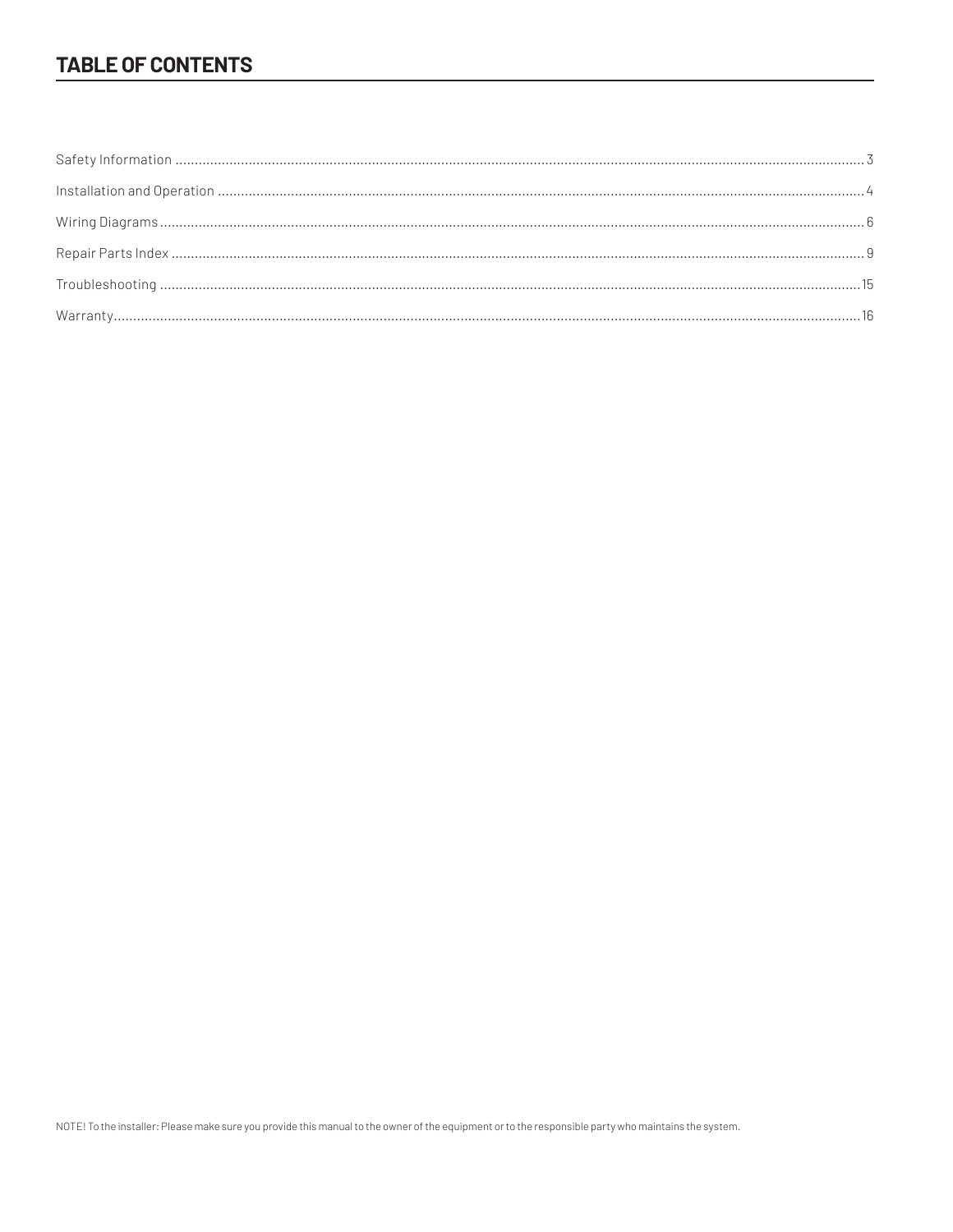# **READ AND FOLLOW SAFETY INSTRUCTIONS!**

 $\blacktriangle$  This is the safety alert symbol. When you see this symbol on your pump or in this manual, look for one of the following signal words and be alert to the potential for personal injury.

**A DANGER** warns about hazards that will cause serious personal injury, death or major property damage if ignored.

 $A$  warning warns about hazards that can cause serious personal injury, death or major property damage if ignored.

 $A$  CAUTION warns about hazards that will or can cause minor personal injury or property damage if ignored.

**NOTE:** indicates special instructions which are important but not related to hazards.

#### **CALIFORNIA PROPOSITION 65 WARNING**

**AWARNING** This product and related accessories contain chemicals known to the State of California to cause cancer, birth defects or other reproductive harm.

#### **GENERAL SAFETY**

- Most accidents can be avoided by using common sense.
- Read the operation and maintenance instruction manual supplied with the pump.
- Do not wear loose clothing that can become entangled in the impeller or other moving parts.
- This pump is designed to handle materials that could cause illness or disease through direct exposure.
- Wear adequate protective clothing when working on the pump or piping.

### **ELECTRICAL SAFETY**

- To reduce the risk of electrical shock, pump must be properly grounded in accordance with the National Electric Code and all applicable state and local codes and ordinances.
- To reduce risk of electrical shock, disconnect the pump from the power source before handling or servicing.
- Any wiring to be done on pumps should be done by a qualified electrician.
- Never operate a pump with a power cord that has frayed or brittle insulation.
- Never let cords or plugs lie in water.
- Never handle connected power cords with wet hands.

#### **PUMPS**

- Pump builds up heat and pressure during operation; allow time for pump to cool before handling or servicing.
- Only qualified personnel should install, operate or repair pump.
- Keep clear of suction and discharge openings. Do not insert fingers in pump with power connected.
- Do not pump hazardous material not recommended for pump (flammable, caustic, etc.).
- Make sure lifting handles are securely fastened each time before lifting.
- Do not lift pump by the power cord.
- Do not exceed manufacturer's recommendation for maximum performance, as this could cause the motor to overheat.
- Secure the pump in its operating position so it cannot tip over, fall or slide.
- Keep hands and feet away from impeller when power is connected.
- Submersible solids handling pumps are not approved for use in swimming pools, recreational water installations, decorative fountains or any installation where human contact with the pumped fluid is common.
- Do not operate pump without safety devices in place.

**IMPORTANT!** Myers is not responsible for losses, injury or death resulting from a failure to observe these safety precautions, misuse or abuse of pumps or equipment.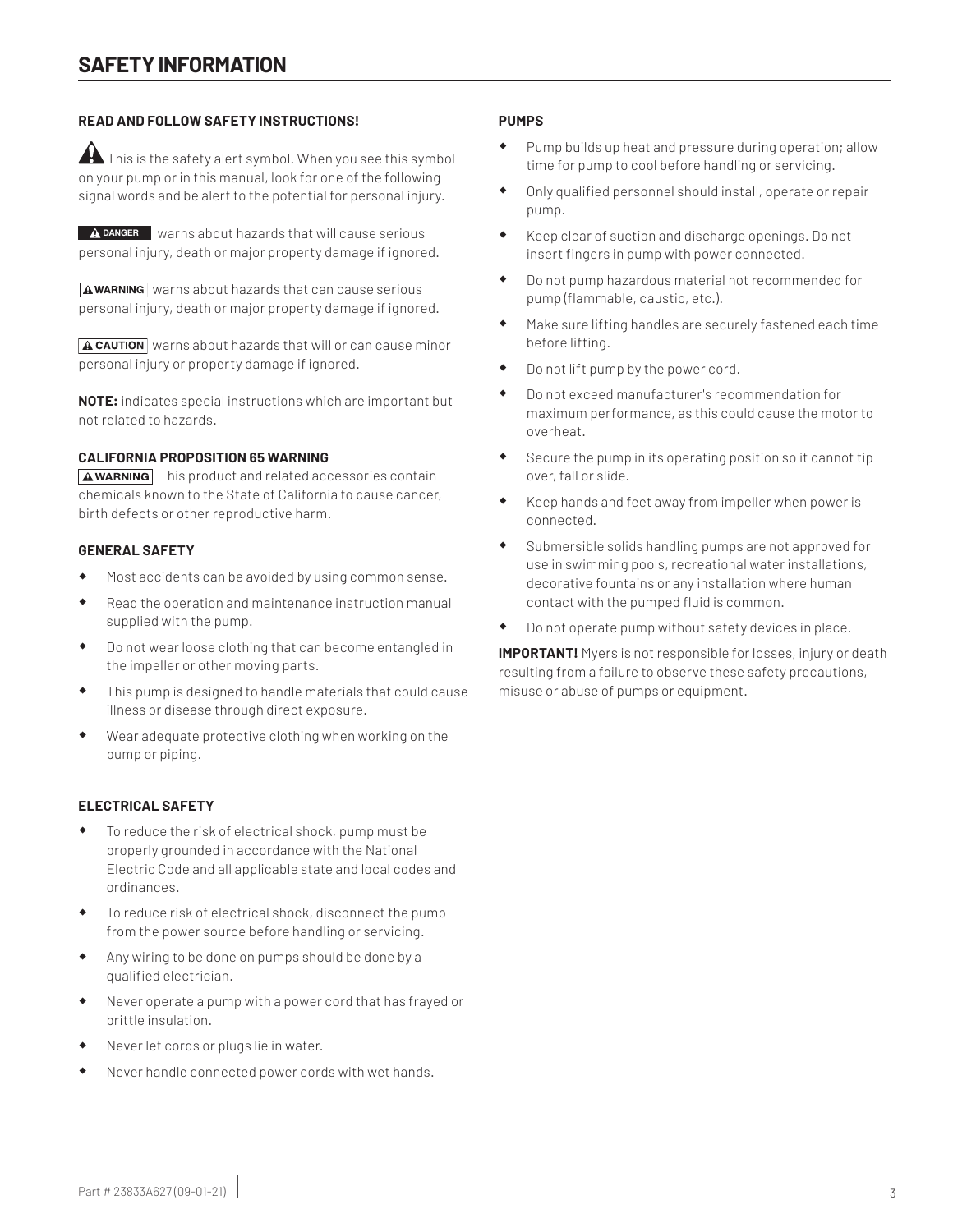## **PUMP MODELS**

These instructions cover the installation and service of the Myers pumps as listed on the front cover. The hazardous location models are Factory Mutual approved and listed hazardous location for hazardous sewage locations Class 1, Division 1, Groups C & D.

## **MOTOR HP AND VOLTAGES**

These pumps are offered in a three phase wiring configuration only. Voltages will vary according to the application.

# **ELECTRICAL CONTROLS**

All of these pump models must be used with a control panel. Myers built control panels are designed to supply the correct electrical controls, motor starting equipment and include the circuitry for moisture and heat sensors. It is recommended that a Myers built control panel be used so that all warranties apply.

# **GENERAL CONSTRUCTION**

The motor construction is designed to meet Factory Mutual's requirements for Class 1, Division 1, Groups C & D sewage applications. The hazardous location models are certified and nameplated with this approval. The motor chamber and seal chamber are filled with a high dielectric type oil for improved lubrication and heat transfer of the bearings and motor. Since the bearings have been designed for 50,000 hours of life, the oil should never require replacement under normal operating conditions. An air space above the oil level in both the seal and motor chambers is provided to allow for the expansion of the oil when at operating temperature. The power and control lines are sealed and strain relieved by a grommet in the cord cap, and internally through the use of a dielectric potting resin surrounding the electrical wires. All of the pump fasteners and shafts are made from corrosion resistant stainless steel, while the pump castings are made of ASTM A-48 Class 30 cast iron. The wear ring is brass and all impellers are two vane enclosed solids handling design made from ductile iron.

### **GENERAL INSTALLATION**

Various configurations and methods of plumbing this series of solids handling pumps may be used; however, for ease of installation and service a Myers 4" rail lift-out system is recommended.

**Note:** If the hazardous location pumps are used in conjunction with a rail lift-out system, it must be an F.M. approved nonsparking, hazardous location system. The Myers approved lift-out models are:

| 4" Liftout | 6" Liftout    |
|------------|---------------|
| SRAX44HH   | <b>SRAX66</b> |

If these guidelines are not followed, the Factory Mutual approval is void.

## **HAZARDOUS LOCATION SERVICE**

These pumps are to be used for handling sewage, wastewater and storm water only. Do not use in other hazardous locations. These motors must be repaired and serviced only at Myers Authorized Service Centers or at the Myers factory. Any unauthorized field repair voids the warranty, the hazardous location rating, and Factory Mutual approval.

 $\sqrt{\text{A CAUTION}}$  After the pump is installed and sewage has entered the basin there are methane and hydrogen sulfide gases, which are poisonous. Never enter a wet well unless the cover is open for a sufficient period of time to allow fresh air into the basin. Myers recommends using the rail lift-out system so that no service is required inside the basin.

# **OIL FILLED MOTOR**

The motor chamber and seal chamber are dielectric oil-filled for good heat transfer and lubrication of bearings and seals. The motor requires no other lubrication. Oil level in the motor housing should be to the bottom of the oil fill plug with the pump in a vertical position, ensuring the upper bearing is submerged in oil. Do not overfill the motor housing since some space is required for oil expansion. Oil level in the seal chamber should be checked with the pump lying horizontally with the fill plug at the top. The oil level should be approximately 3/4" from the outside surface of the housing. Transformer oil should be used and may be purchased from your Myers distributor.

Each motor is provided with heat sensor thermostats attached directly to the motor windings. The thermostats open if the motor windings see excessive heat and, in turn, open the motor contactor in the control panel, breaking the power to the pump. When the motor is stopped due to an overheated condition, it will not start until the motor has cooled and the heat sensor reset button is manually pushed on the front of the Myers control panel. This circuitry is provided in the Myers control panel designs.

The thermostats are set to open at a temperature of 302º F (150ºC). The maximum contact rating is 18 amps at 115 VAC and 12 amps at 230 VAC. Motor winding insulation is good for Class F (311ºF, 155ºC, or higher).

**Note:** Failure to use proper circuitry and to connect the motor overheat protection in the control panel would negate all warranties and Factory Mutual Approval.

### **MOTOR SEAL FAILURE WARNING**

The seal chamber is oil filled and provided with moisture sensing probes to detect water leakage through the lower shaft seal. The probes can also detect moisture present in the upper motor housing.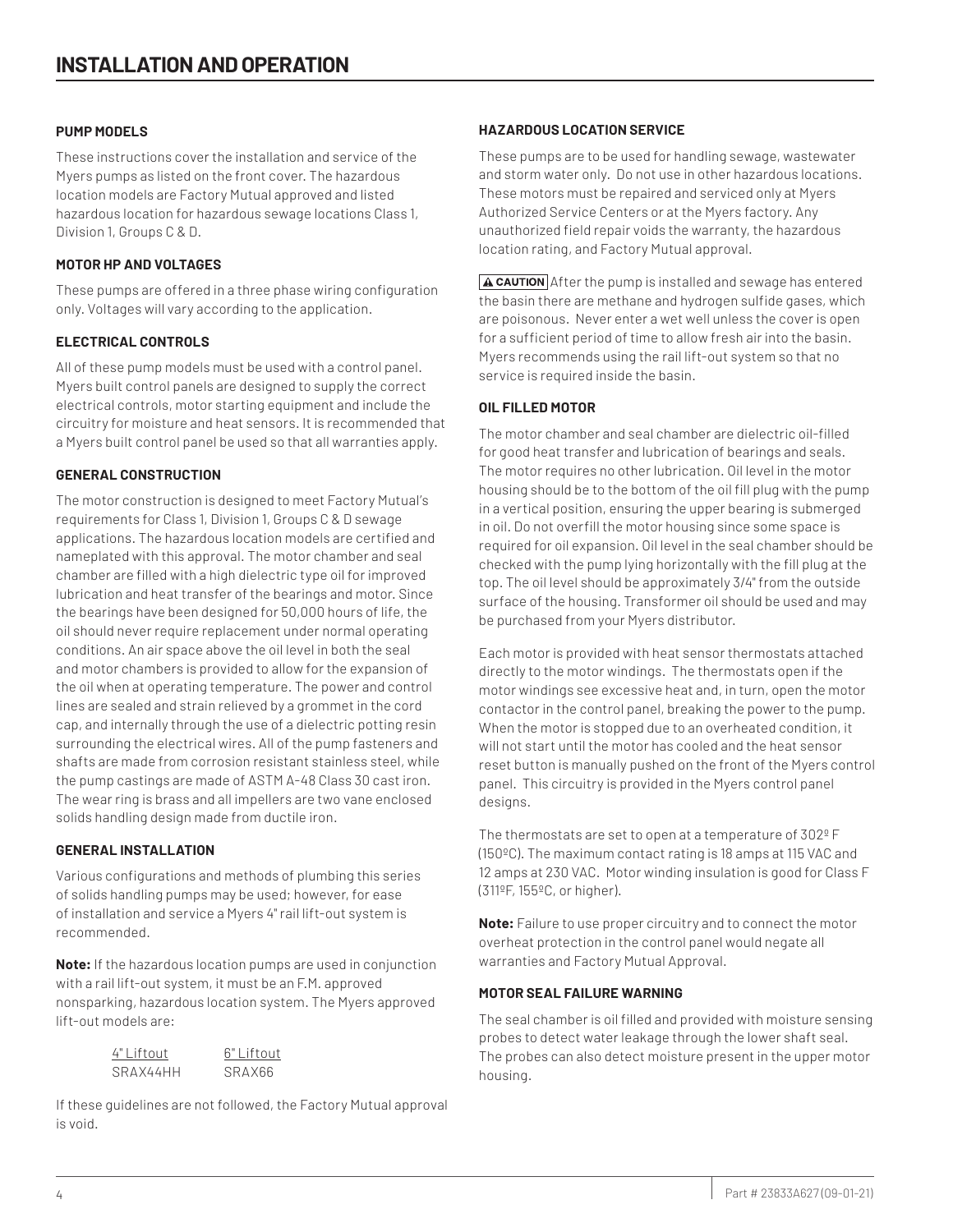The presence of water energizes a red seal leak warning light at the control panel. This is a warning light only, and does not stop the motor. It indicates a leak has occurred and the pump must be repaired. Normally, this indicates the outboard seal has leaked. Allowing the unit to operate after the warning could cause upper seal leakage along with motor failure.

The resistance across the moisture seal (seal failure) probes should be checked after a seal leak warning light has lit. This can be done by disconnecting the red and orange control wires from the control panel, and measuring the resistance with an ohmmeter between the wires. If the measured values are below specification, then the pump may have a lower seal failure and require service.

On the Myers hazardous location control panels the seal leak test switch tests the seal leak circuitry continuity. When pushed the seal leak test bulb should light. If the test bulb does not light it means either the wiring circuitry to the seal leak probes has been broken or the bulb has burned out.

Note Myers built control panels supply the correct circuitry for moisture and heat sensor connections. Failure to install the correct circuitry with proper connection would negate warranty and Factory Mutual Approval.

# **MOTOR POWER CORD, CONTROL CORD AND CORD CAP ASSEMBLY**

Each motor power cord has 4 conductors – white, black, red and green. For a three phase motor the red, black and white conductors connect to the three line leads, and the green is connected to a good ground. Interchanging any two leads will reverse the rotation of the motor.

**Note:** Rotation should be clockwise when observed from the top of the pump. This can be checked by noting which direction the pump torque is upon initial starting. A properly rotating pump will torque counter- clockwise upon start.

The control cable has 5 conductors – black, white, red, orange and green. White and black connect to the heat sensor terminals in the control panels; red and orange connect to the seal failure terminals in the control panel; and the green connects to the ground in the control panel.

The cord cap is epoxy potted. The cord cap provides for a sealed wire connection with terminals so that connections can be made without breaking the motor seal. This allows the cord cap, with cords, to be removed from the motor. An approved hazardous location junction box is required for hazardous locations.

**Note:** Each cable has a green ground wire and must be properly grounded per the National Electric Code and local codes.

# **ELECTRICAL MOTOR CONTROLS**

All electrical controls and motor equipment should be as specified in these instructions. Consult factory for any acceptable alternatives. For hazardous locations the controls and control panel must be installed outside the hazardous area, or approved hazardous location controls that are intrinsically safe must be used.

# **JUNCTION BOX**

If a junction box is used in a hazardous location, it must be a hazardous location approved type with hazardous location cord connectors. Wires from the junction box must pass through a hazardous location seal connector.

# **LEVEL SENSING CONTROLS**

Intrinsically safe type float controls are recommended for all applications and required for hazardous location service. An intrinsically safe control panel relay will limit the current and voltage to the level controls. A Myers control panel can be supplied with this type circuitry.

The float level controls maintain the basin sewage water level by controlling pump turn-on and turn-off levels.

- 1. The lower turn-off control should be set so that the pump stops at approximately the top of the pump. Consult the factory for any settings below this point.
- 2. The upper turn-on control should be set above the lower turn-off control. The exact height between the controls is determined by the number of pump starts desired and the depth of the basin. A maximum of 10 starts per hour should not be exceeded.
- 3. The override control is set at a specified height above the upper turn-on control.
- 4. The alarm control is set about 6" to 12" above the override control.
- 5. No control should be set above the inlet invert.

# **ELECTRICAL CONNECTIONS**

All electrical wiring must be in accordance with local code and only qualified electricians should make the installations. All wires should be checked for shorts to ground with an ohmmeter or megger after the connections are made. This is important, as one grounded wire can cause failure of the pump, control panel or personal injury.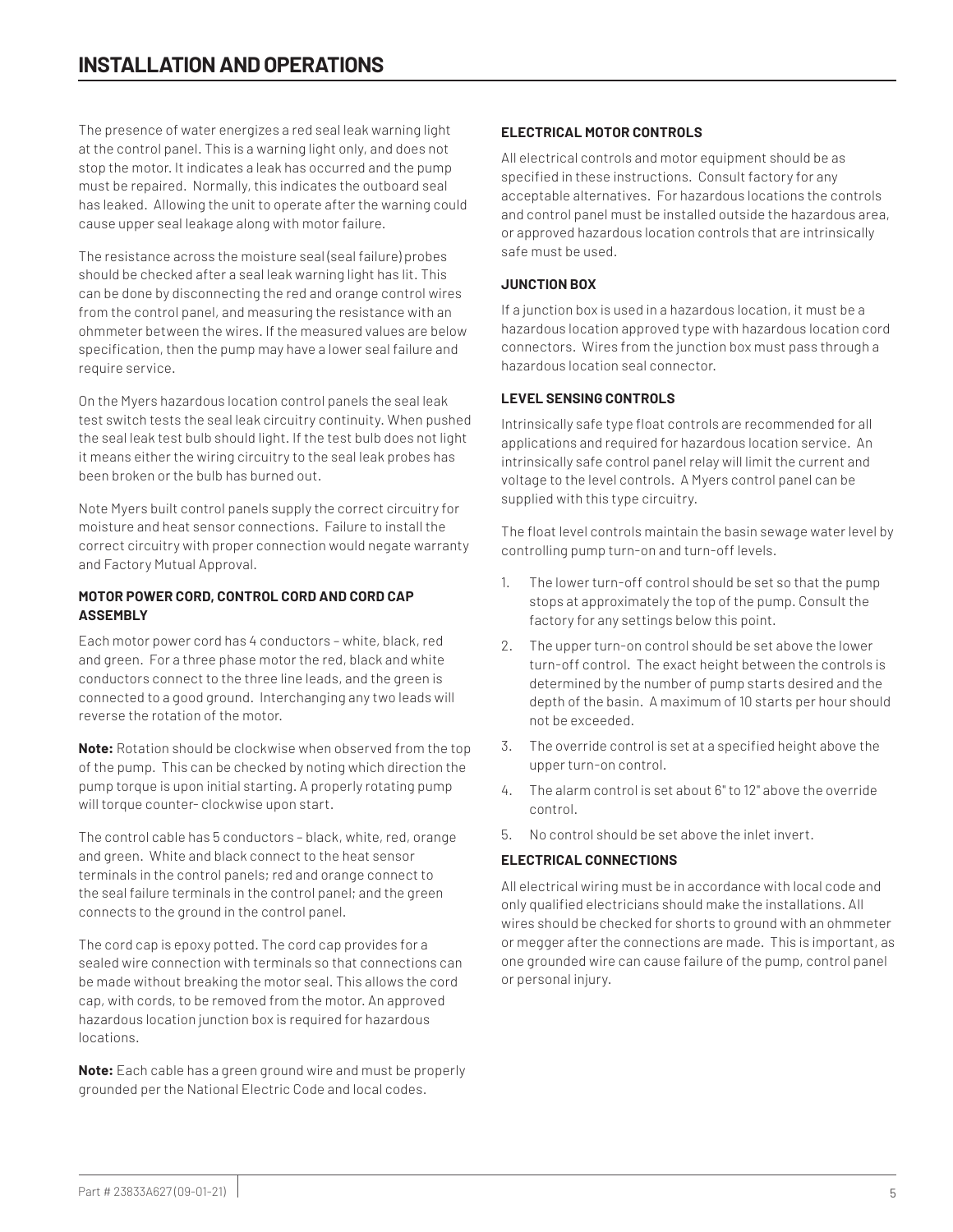#### **PUMP**

The fluid end of the pump is field serviceable and can be disassembled in case of wear, damage, plugging or outboard seal failure. The following will describe the disassembly and reassembly process.

# **DISASSEMBLY**

- 1. With the pump located in a secure place, remove the bolts fastening the seal housing to the volute. The motor and impeller can now be removed as a unit.
- 2. Lay the unit down on its side. If the lower seal is to be removed, it is recommended that the oil in the seal chamber be drained. This can be done by removing the lower seal chamber plug and draining the oil into a holding container.
- 3. To remove the impeller, first remove the bolts from the nose cone. The nose cone will pull off. Using a proper wrench, the impeller retaining bolt and washer must be removed. This may require a piece of wood placed between the vanes to keep the impeller from rotating while removing the bolt. Once the bolt has been removed, tap lightly with a hammer around the outside diameter of the impeller to loosen from tapered shaft and key.

 $\sqrt{\text{A CAUTION}}$  The impeller is large and heavy and will need to be supported.

- 4. If the lower seal needs to be removed, first remove the compression spring that rides between the impeller and the seal assembly. Next remove the compression ring that surrounds the rubber bellows on the rotating portion of the seal assembly. Again using screwdrivers, pry the remaining portion of the rotating seal assembly off the shaft. The ceramic stationary can be removed by placing a screwdriver between the rubber and the ceramic face and then prying, working around the entire diameter. Note, these parts should be discarded and a new seal assembly installed.
- 5. If the oil in the seal chamber was drained, examine the contents to determine if the upper seal has been damaged. Sign of grit or other abrasive material may indicate that the upper seal has also been damaged. Pressurizing the motor housing assembly between 7 and 10 psi and observing any drop in pressure will indicate if the upper seal is functioning properly.

Note: Upper seal repairs must be done at a Myers Authorized Service Center or at the Myers factory. Any unauthorized field repair voids warranty and the hazardous location approval on the Factory Mutual listed pump.

6. The wear ring can be removed from the volute for repair or replacement.

# **REASSEMBLY**

- 1. Remove the ceramic portion of the new seal from the package. Brush new dielectric oil around the rubber portion of the stationary assembly and into the pocket in the seal housing. Note, keep the oil off the seal face. Without scratching the seal face, press the ceramic stationary portion into the seal housing with a Myers® seal pusher. With clean cloth, lightly wipe the face of the seal surface to make sure it is dirt free. Remove the rotating portion of the seal from the package and lubricate the inside diameter of the rubber bellows and the outside diameter of the shaft. Place the seal over the shaft (make sure the key is removed). Evenly press on the body of the rotational assembly and slide it down the shaft until the seal faces meet. Once the seal assembly is in position, place the spring over the register on the rotational portion of the seal.
- 2. Position the key into the seat of the shaft. Align the impeller onto the shaft, making sure that the seal spring is registered properly onto the back side of the impeller. Insert the bolt and washer assembly into the shaft and tighten. Replace the nose cone onto the impeller. The proper Loctite® should be applied to the bolts. Install and tighten.
- 3. Fill the seal chamber with new dielectric oil. An air gap of 10–15% volume must be left for the expansion of the oil when it is at operating temperature.
- 4. The wear ring can be aligned with the retaining holes and tapped into place with a soft mallet. The proper Loctite® should be applied to the bolts. Install and tighten.
- 5. The motor and impeller assembly can be installed into the volute. Make sure that the impeller aligns properly with the volute. Install the volute retaining bolts and tighten.
- 6. Air tends to trap in the pump case when water rises in the sump or when the pump is lowered into the water after service. To vent off this air, a small hole is drilled into the volute casting. Be sure this vent hole is clean after any service work on pump. Air venting is not a problem after initial start.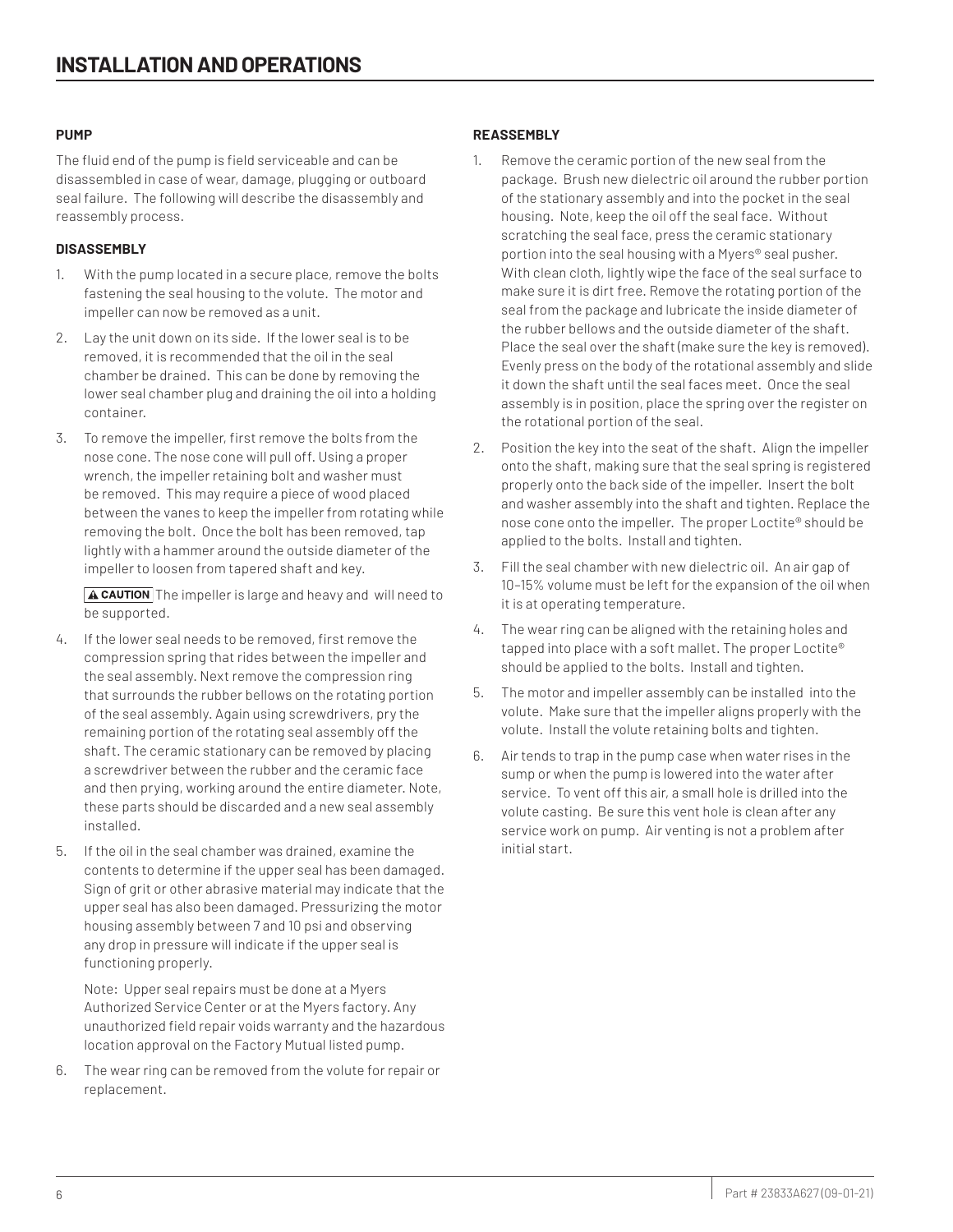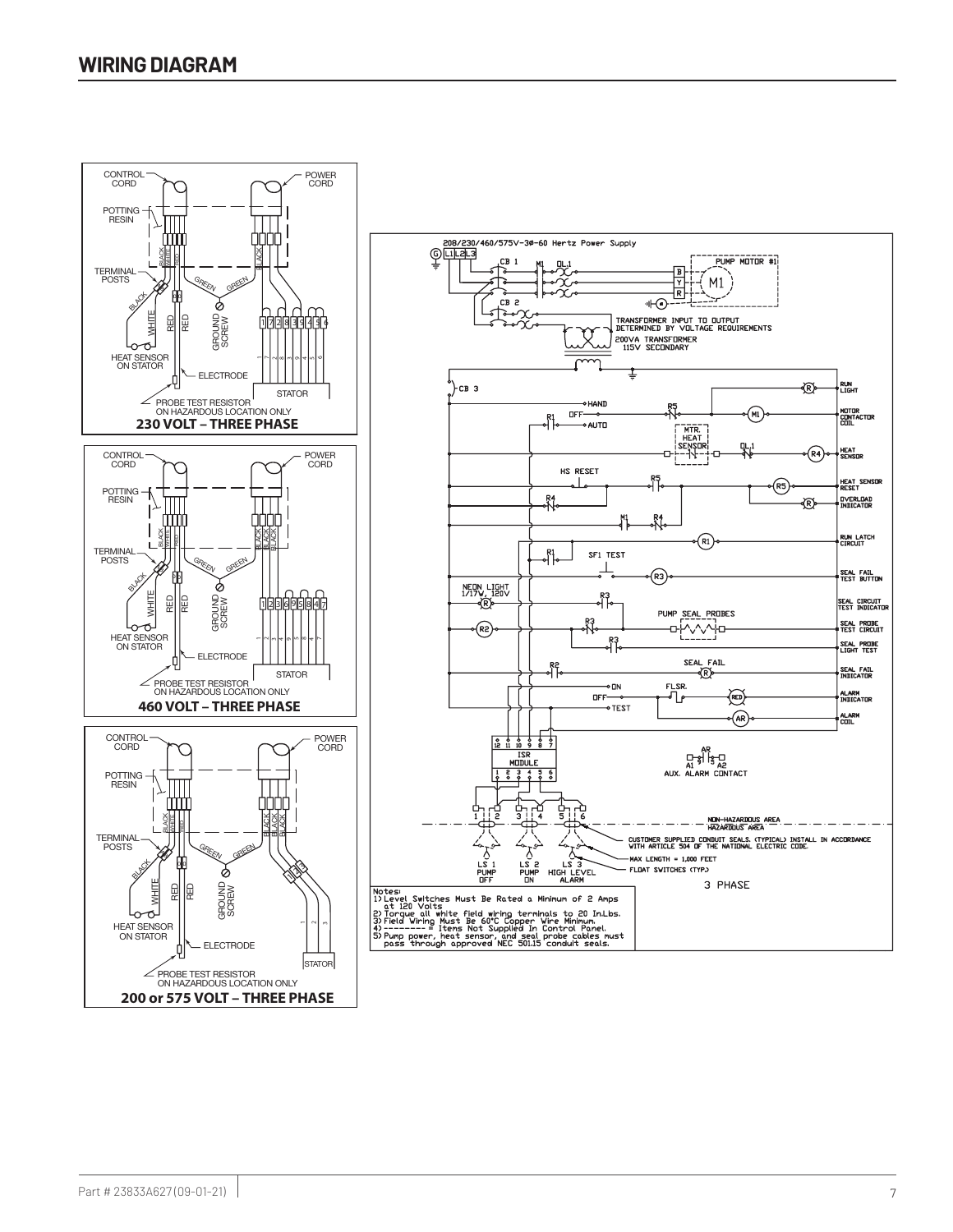

| <b>CAP SCREW</b> | <b>TORQUE VALUE</b> |
|------------------|---------------------|
| $3/8-16$         | $20$ ft.-lbs.       |
| $1/2 - 13$       | $43$ ft.-lbs.       |
| $5/8-11$         | $93$ ft.-lbs.       |
| $3/4 - 10$       | $"28 ft.-lbs.$      |
| $7/8 - 14$       | $193$ ft.- $hs.$    |
|                  |                     |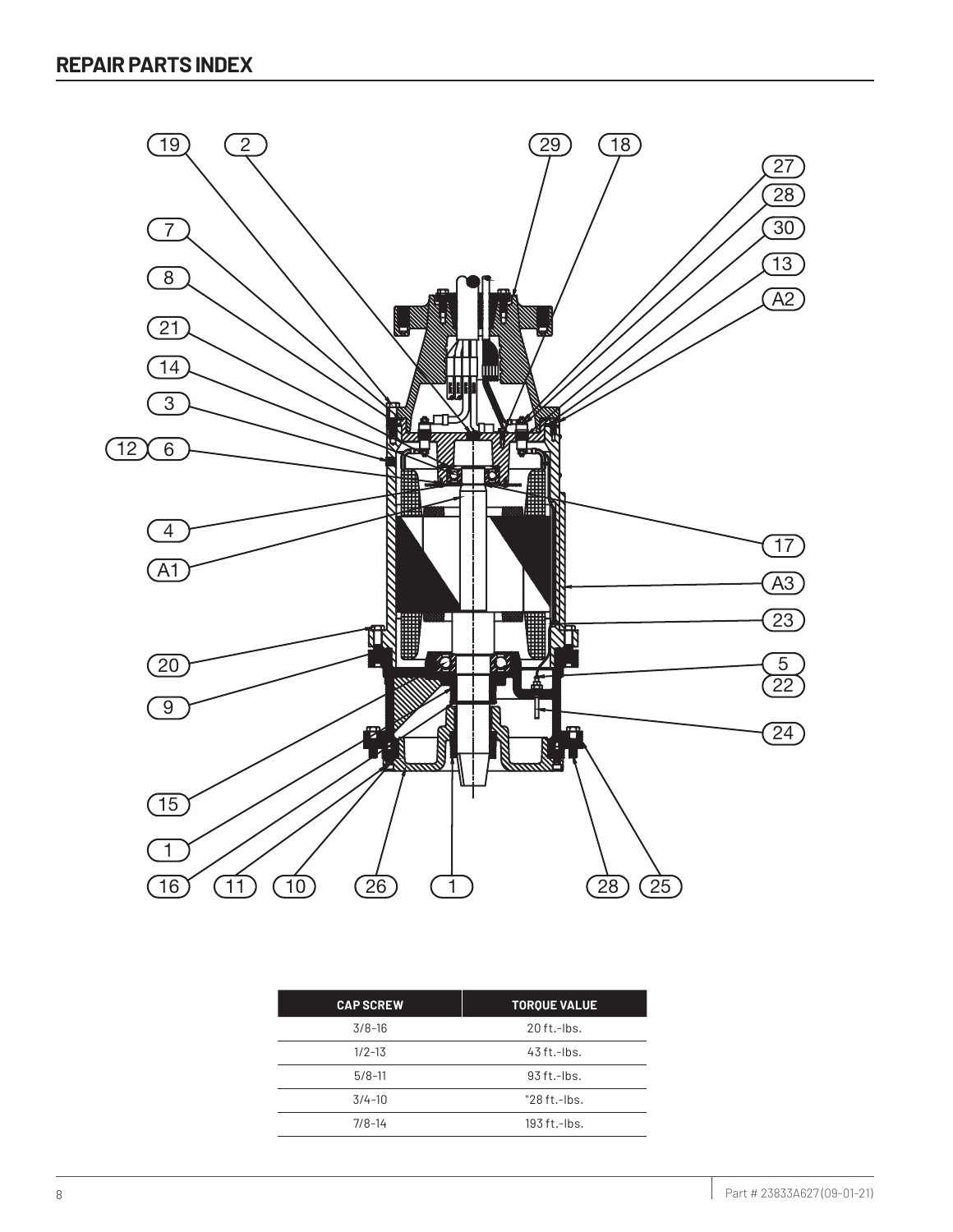| <b>ITEM</b>       | <b>PART NO.</b> | <b>DESCRIPTION</b>                                | OTY.           |
|-------------------|-----------------|---------------------------------------------------|----------------|
| 1                 | 080730001       | SEAL; SHAFT 2-1/4                                 | 2              |
| 2                 | 05022A015       | PLUG - PIPE ST GALV 1/2                           | 1              |
| 3                 | 05022A092       | PLUG - PIPE ST GALV 1/4 HEX HD.                   | $\overline{2}$ |
| 4                 | 05030A214       | WASHER-SUPPORT                                    | 1              |
| 5                 | 05434A025       | SCREW - MACH ST Z&D #6-32                         | $\overline{2}$ |
| 6                 | 055830011       | SCREW - MACH (PAN HD) 10-24                       | 4              |
| 7                 | 05876A135       | 0-RING                                            | 1              |
| 8                 | 05876A136       | 0-RING                                            | 1              |
| 9                 | 05876A137       | 0-RING                                            | 1              |
| 10 <sup>°</sup>   | 05876A138       | 0-RING                                            | $\mathbf{1}$   |
| 11                | 06106A028       | SCREW - CAP CKT HD SST                            | 8              |
| $12 \overline{ }$ | 06107A015       | WASHER-LOCK                                       | 4              |
| 13                | 07597A017       | SCREW - MACH FT HD                                | 2              |
| 14                | 08565A027       | BEARING - BALL (UPPER)                            | 1              |
| 15                | 000650381       | BEARING - BALL (LOWER)                            | 1              |
| 16                | 12558A020       | RING - RETAINING EXTERNAL                         | 1              |
| 17                | 12558A024       | RING - RETAINING EXTERNAL                         | 1              |
| 18                | 19099A003       | SCREW - CAP HEX 1/4 SST                           | 1              |
| 19                | 19103A047       | SCREW - CAP HEX SST                               | 8              |
| 20                | 19103A049       | SCREW - CAP HEX SST                               | 8              |
| 21                | 000640061       | WASHER - SPRING WAVE                              | $\overline{2}$ |
| 22                | 22912A000       | <b>RESISTOR</b>                                   | 1              |
| 23                | 22578A001       | ELECTRODE 5-15 HP                                 | 2              |
| 24                | 25343A100       | PROBE - SEAL LEAK                                 | $\overline{2}$ |
|                   | 23604D010       | HOUSING-SEAL UPPER - ORDINARY LOCATION            | 1              |
| 25                | 23604D010X      | HOUSING-SEAL UPPER - HAZARDOUS LOCATION           | 1              |
|                   | 23610D100       | HOUSING-SEAL LOWER - ORDINARY LOCATION            | 1              |
| 26                | 23610D100X      | HOUSING-SEAL LOWER - HAZARDOUS LOCATION           | 1              |
|                   | 11904A005       | 1/4-20 SST LOCK NUT - 3450 RPM                    |                |
| 27                | 11904A037       | 1/4-20 SST LOCK NUT - 870, 1150, 1750 RPM         |                |
| 28                | 19103A045       | $SCREW - CAP HEX SST 3/4, 4RC(X), 4VC(X), 6VC(X)$ | 8              |
|                   | 19103A062       | SCREW - CAP HEX SST 3/4, 4VE(X)                   | 8              |
|                   | 23549D031       | 35' CORD ASSEMBLY 10-4                            | 1              |
|                   | 23549D032       | 35' CORD ASSEMBLY 8-4 SOOW                        | 1              |
|                   | 23549D039       | 35' CORD ASSEMBLY 8-4 W                           | 1              |
|                   | 23549D036       | 35' CORD ASSEMBLY 6-4                             | 1              |
|                   | 23549D037       | 35' CORD ASSEMBLY 4-4                             | 1              |
| 29                | 23549D038       | 35' CORD ASSEMBLY 2-4                             | 1              |
|                   | 23549D631       | 35' HAZARDOUS LOCATION CORD ASSEMBLY 10-4         | 1              |
|                   | 23549D632       | 35' HAZARDOUS LOCATION CORD ASSEMBLY 8-4 SOOW     | 1              |
|                   | 23549D639       | 35' HAZARDOUS LOCATION CORD ASSEMBLY 8-4 W        | 1              |
|                   | 23549D636       | 35' HAZARDOUS LOCATION CORD ASSEMBLY 6-4          | 1              |
|                   | 23549D637       | 35' HAZARDOUS LOCATION CORD ASSEMBLY 4-4          | 1              |
|                   | 23549D638       | 35' HAZARDOUS LOCATION CORD ASSEMBLY 2-4          | 1              |
| 30                | 23555A000       | TERMINAL                                          | 1              |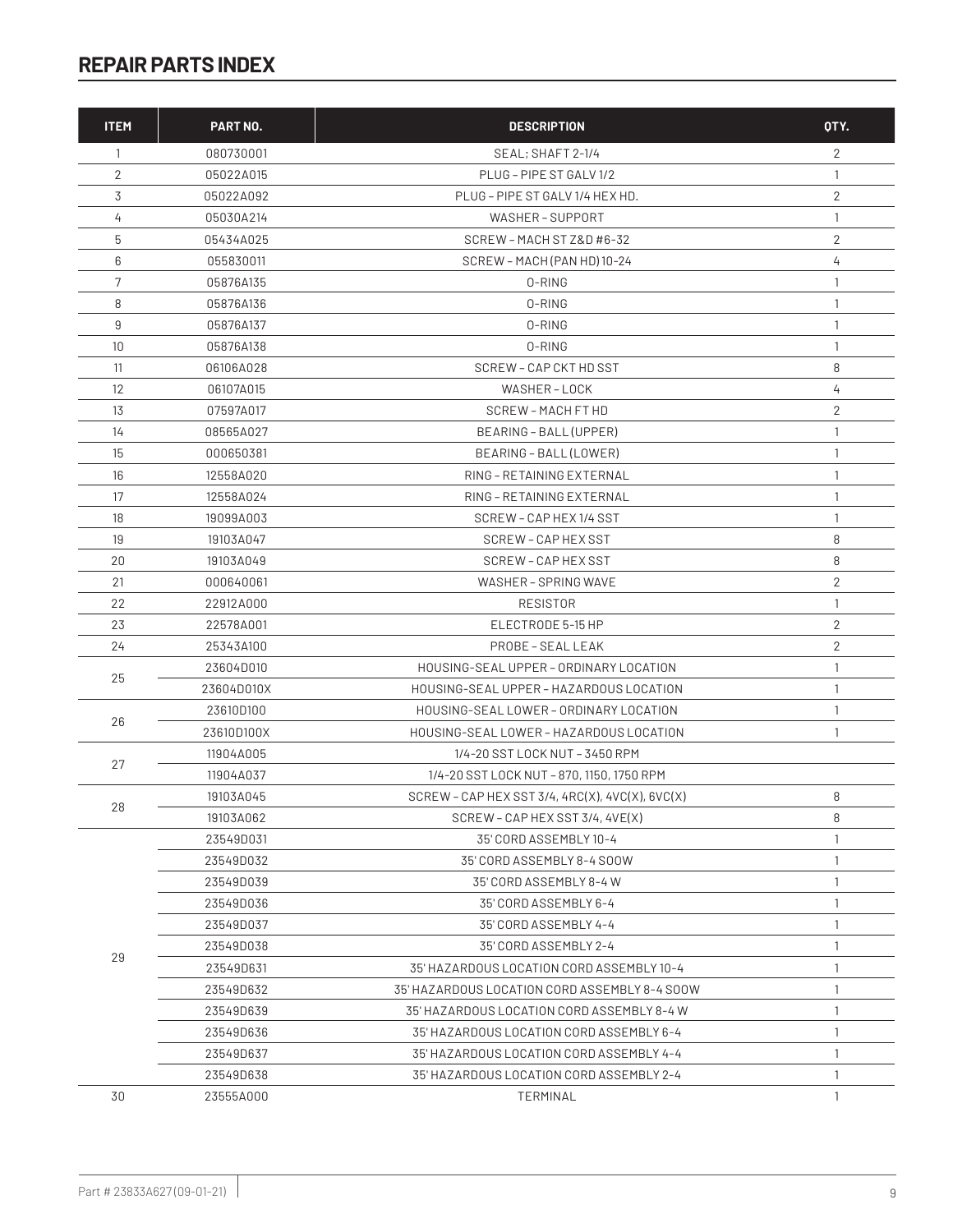# **3450 RPM**

| <b>ITEM</b>    | <b>DESCRIPTION</b>                        | <b>20 HP</b><br>230/3/3450 | <b>20 HP</b><br>460/3/3450 | <b>20 HP</b><br>575/3/3450 | <b>25 HP</b><br>230/3/3450 | <b>25 HP</b><br>460/3/3450 | <b>25 HP</b><br>575/3/3450 | 30 HP<br>230/3/3450 | 30 HP<br>460/3/3450 |
|----------------|-------------------------------------------|----------------------------|----------------------------|----------------------------|----------------------------|----------------------------|----------------------------|---------------------|---------------------|
| A <sub>1</sub> | ROTOR: W/SHAFT-ORDINARY<br>LOCATION       | 26576D312                  | 26576D312                  | 26576D312                  | 26576D312                  | 26576D312                  | 26576D312                  | 26576D312           | 26576D312           |
|                | ROTOR: W/SHAFT - HAZARDOUS<br>LOCATION    | 26576D312X                 | 26576D312X                 | 26576D312X                 | 26576D312X                 | 26576D312X                 | 26576D312X                 | 26576D312X          | 26576D312X          |
| A2             | HOUSING, BRG; UPPER                       | 23557D011                  | 235570011                  | 23557D010                  | 23557D011                  | 23557D011                  | 235570010                  | 23557D011           | 23557D011           |
| A <sub>3</sub> | HOUSING: & STATOR - HAZARDOUS<br>LOCATION | 23558E724                  | 23558E724                  | 23558E725                  | 23558E724                  | 23558E724                  | 23558E725                  | 23558E724           | 23558E724           |
|                | HOUSING: & STATOR - ORDINARY<br>LOCATION  | 23558E324                  | 23558E324                  | 23558E325                  | 23558E324                  | 23558E324                  | 23558E325                  | 23558E324           | 23558E324           |

| <b>ITEM</b>    | <b>DESCRIPTION</b>                     | 30 HP<br>575/3/3450 | <b>40 HP</b><br>460/3/3450 | <b>40 HP</b><br>575/3/3450 | <b>50 HP</b><br>460/3/3450 | <b>50 HP</b><br>575/3/3450 | <b>60 HP</b><br>460/3/3450 | 60 HP<br>575/3/3450 |
|----------------|----------------------------------------|---------------------|----------------------------|----------------------------|----------------------------|----------------------------|----------------------------|---------------------|
|                | ROTOR: W/SHAFT - ORDINARY LOCATION     | 26576D312           | 26576D313                  | 26576D313                  | 26576D313                  | 26576D313                  | 26576D313                  | 26576D313           |
| $\Delta$ 1     | ROTOR: W/SHAFT - HAZARDOUS LOCATION    | 26576D312X          | 26576D313X                 | 26576D313X                 | 26576D313X                 | 26576D313X                 | 26576D313X                 | 26576D313X          |
| A <sub>2</sub> | <b>HOUSING, BRG: UPPER</b>             | 23557D010           | 23557D011                  | 23557D010                  | 23557D011                  | 23557D010                  | 23557D011                  | 23557D010           |
|                | HOUSING: & STATOR - HAZARDOUS LOCATION | 23558E725           | 23558E726                  | 23558E727                  | 23558E726                  | 23558E727                  | 23558E726                  | 23558E727           |
| A <sub>3</sub> | HOUSING: & STATOR - ORDINARY LOCATION  | 23558E325           | 23558E326                  | 23558E327                  | 23558E326                  | 23558E327                  | 23558E326                  | 23558E327           |

# **1750 RPM**

| <b>ITEM</b>    | <b>DESCRIPTION</b>                     | <b>15 HP</b><br>200/3/1750 | <b>15 HP</b><br>230/3/1750 | <b>15 HP</b><br>460/3/1750 | <b>15 HP</b><br>575/3/1750 | <b>20 HP</b><br>200/3/1750 | <b>20 HP</b><br>230/3/1750 |
|----------------|----------------------------------------|----------------------------|----------------------------|----------------------------|----------------------------|----------------------------|----------------------------|
| A1             | ROTOR: W/SHAFT - ORDINARY LOCATION     | 26576D307                  | 26576D307                  | 26576D307                  | 26576D307                  | 26576D307                  | 26576D307                  |
|                | ROTOR: W/SHAFT - HAZARDOUS LOCATION    | 26576D307X                 | 26576D307X                 | 26576D307X                 | 26576D307X                 | 26576D307X                 | 26576D307X                 |
| A <sub>2</sub> | HOUSING, BRG; UPPER                    | 23557D010                  | 235570011                  | 23557D011                  | 23557D010                  | 235570010                  | 23557D011                  |
|                | HOUSING: & STATOR - HAZARDOUS LOCATION | 23558E755                  | 23558E758                  | 23558E758                  | 23558E759                  | 23558E755                  | 23558E758                  |
| A3             | HOUSING: & STATOR - ORDINARY LOCATION  | 23558E355                  | 23558E358                  | 23558E358                  | 23558E359                  | 23558E355                  | 23558E358                  |

| <b>ITEM</b>    | <b>DESCRIPTION</b>                     | <b>20 HP</b><br>460/3/1750 | <b>20 HP</b><br>575/3/1750 | <b>25 HP</b><br>200/3/1750 | <b>25 HP</b><br>230/3/1750 | <b>25 HP</b><br>460/3/1750 | <b>25 HP</b><br>575/3/1750 |
|----------------|----------------------------------------|----------------------------|----------------------------|----------------------------|----------------------------|----------------------------|----------------------------|
|                | ROTOR: W/SHAFT - ORDINARY LOCATION     | 26576D307                  | 26576D307                  | 26576D310                  | 26576D310                  | 26576D310                  | 26576D310                  |
| A1             | ROTOR: W/SHAFT - HAZARDOUS LOCATION    | 26576D307X                 | 26576D307X                 | 26576D310X                 | 26576D310X                 | 26576D310X                 | 26576D310X                 |
| A <sub>2</sub> | HOUSING, BRG; UPPER                    | 23557D011                  | 235570010                  | 23557D010                  | 23557D011                  | 23557D011                  | 23557D010                  |
|                | HOUSING: & STATOR - HAZARDOUS LOCATION | 23558E758                  | 23558E759                  | 23558E790                  | 23558E762                  | 23558E762                  | 23558E763                  |
| A3             | HOUSING: & STATOR - ORDINARY LOCATION  | 23558E358                  | 23558E359                  | 23558E390                  | 23558E362                  | 23558E362                  | 23558E363                  |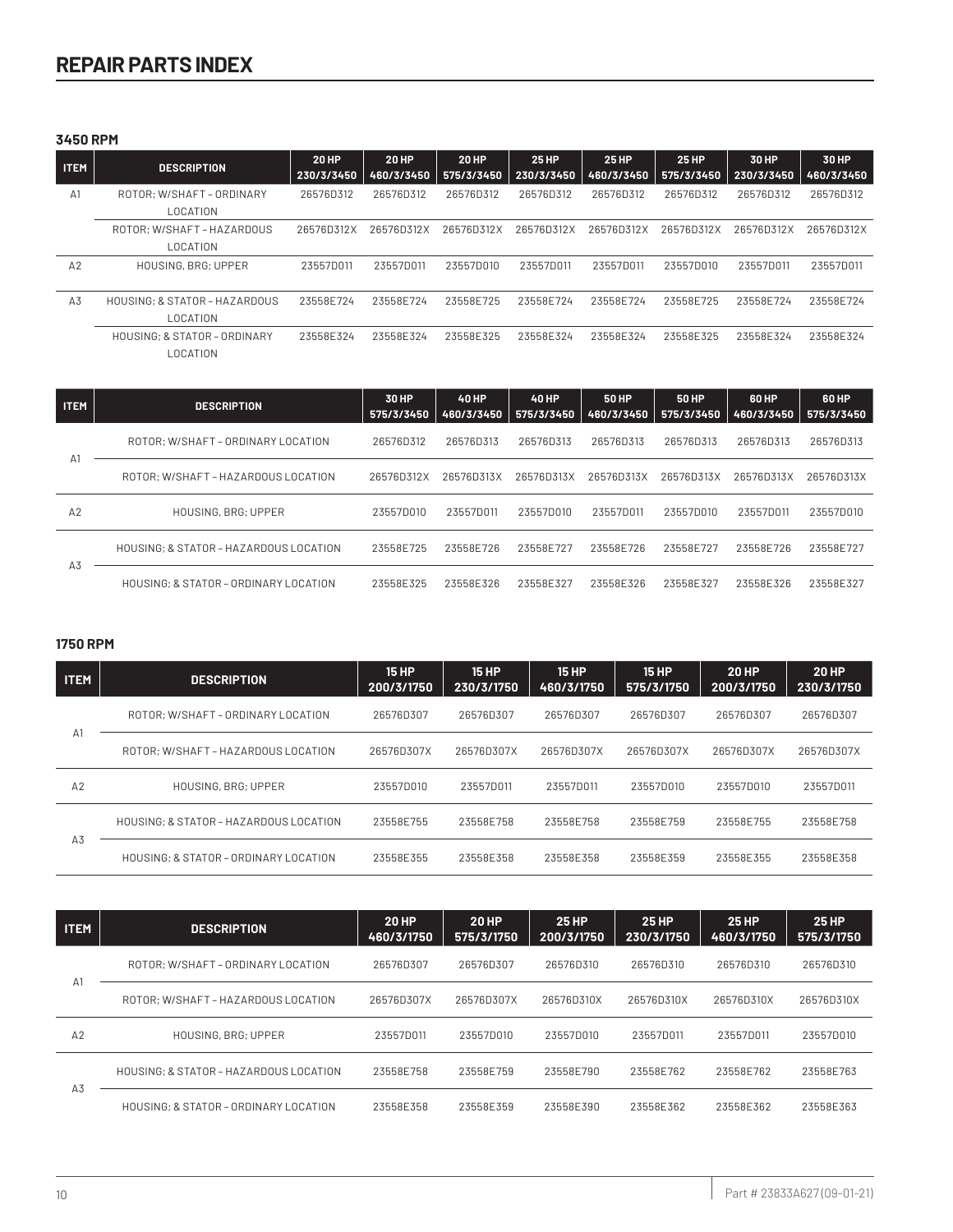**1750 RPM**

| <b>ITEM</b> | <b>DESCRIPTION</b>                     | 30 HP<br>200/3/1750 | 30 HP<br>230/3/1750 | 30 HP<br>460/3/1750 | <b>30 HP</b><br>575/3/1750 | <b>40 HP</b><br>230/3/1750 | <b>40 HP</b><br>460/3/1750 |
|-------------|----------------------------------------|---------------------|---------------------|---------------------|----------------------------|----------------------------|----------------------------|
|             | ROTOR: W/SHAFT - ORDINARY LOCATION     | 26576D310           | 26576D310           | 26576D310           | 26576D310                  | 26576D310                  | 26576D310                  |
| A1          | ROTOR: W/SHAFT - HAZARDOUS LOCATION    | 26576D310X          | 26576D310X          | 26576D310X          | 26576D310X                 | 26576D310X                 | 26576D310X                 |
| A2          | HOUSING, BRG; UPPER                    | 23557D010           | 23557D011           | 23557D011           | 235570010                  | 235570011                  | 23557D011                  |
|             | HOUSING: & STATOR - HAZARDOUS LOCATION | 23558E790           | 23558E762           | 23558E762           | 23558E763                  | 23558E764                  | 23558E764                  |
| A3          | HOUSING: & STATOR - ORDINARY LOCATION  | 23558E390           | 23558E362           | 23558E362           | 23558E363                  | 23558E364                  | 23558E364                  |

| <b>ITEM</b>    | <b>DESCRIPTION</b>                     | <b>40 HP</b><br>575/3/1750 | 50 HP<br>230/3/1750 | 50 HP<br>460/3/1750 | 50 HP<br>575/3/1750 | 60 HP<br>460/3/1750 | 60 HP<br>575/3/1750 |
|----------------|----------------------------------------|----------------------------|---------------------|---------------------|---------------------|---------------------|---------------------|
|                | ROTOR: W/SHAFT - ORDINARY LOCATION     | 26576D310                  | 26576D310           | 26576D310           | 26576D310           | 26576D310           | 26576D310           |
| A1             | ROTOR: W/SHAFT - HAZARDOUS LOCATION    | 26576D310X                 | 26576D310X          | 26576D310X          | 26576D310X          | 26576D310X          | 26576D310X          |
| A2             | HOUSING, BRG; UPPER                    | 23557D010                  | 23557D011           | 23557D011           | 23557D010           | 23557D011           | 235570010           |
|                | HOUSING: & STATOR - HAZARDOUS LOCATION | 23558E765                  | 23558E766           | 23558E766           | 23558E767           | 23558E766           | 23558E767           |
| A <sub>3</sub> | HOUSING: & STATOR - ORDINARY LOCATION  | 23558E365                  | 23558E366           | 23558E366           | 23558E367           | 23558E366           | 23558E367           |

# **1150 RPM**

| <b>ITEM</b>    | <b>DESCRIPTION</b>                     | 5 HP<br>200/3/1150 | 5 HP<br>230/3/1150 | 5HP<br>460/3/1150 | 5 HP<br>575/3/1150 | 7.5 HP<br>200/3/1150 |
|----------------|----------------------------------------|--------------------|--------------------|-------------------|--------------------|----------------------|
|                | ROTOR: W/SHAFT - ORDINARY LOCATION     | 26576D303          | 26576D303          | 26576D303         | 26576D303          | 26576D302            |
| A1             | ROTOR: W/SHAFT - HAZARDOUS LOCATION    | 26576D303X         | 26576D303X         | 26576D303X        | 26576D303X         | 26576D302X           |
| A <sub>2</sub> | HOUSING, BRG: UPPER                    | 23557D010          | 23557D011          | 23557D011         | 23557D010          | 23557D010            |
| A <sub>3</sub> | HOUSING: & STATOR - HAZARDOUS LOCATION | 23558E774          | 23558E775          | 23558E775         | 23558E776          | 23558E749            |
|                | HOUSING: & STATOR - ORDINARY LOCATION  | 23558E374          | 23558E375          | 23558E375         | 23558E376          | 23558E349            |

| <b>Item</b>    | <b>Description</b>                     | 7.5 HP<br>230/3/1150 | 7.5 HP<br>460/3/1150 | 7.5 HP<br>575/3/1150 | <b>10 HP</b><br>200/3/1150 | <b>10 HP</b><br>230/3/1150 |
|----------------|----------------------------------------|----------------------|----------------------|----------------------|----------------------------|----------------------------|
|                | ROTOR; W/SHAFT - ORDINARY LOCATION     | 26576D302            | 26576D302            | 26576D302            | 26576D306                  | 26576D306                  |
| A <sup>1</sup> | ROTOR: W/SHAFT - HAZARDOUS LOCATION    | 26576D302X           | 26576D302X           | 26576D302X           | 26576D306X                 | 26576D306X                 |
| A2             | HOUSING, BRG: UPPER                    | 23557D011            | 23557D011            | 23557D010            | 23557D010                  | 23557D011                  |
| A <sub>3</sub> | HOUSING: & STATOR - HAZARDOUS LOCATION | 23558E750            | 23558E750            | 23558E751            | 23558E749                  | 23558E750                  |
|                | HOUSING: & STATOR - ORDINARY LOCATION  | 23558E350            | 23558E350            | 23558E351            | 23558E349                  | 23558E350                  |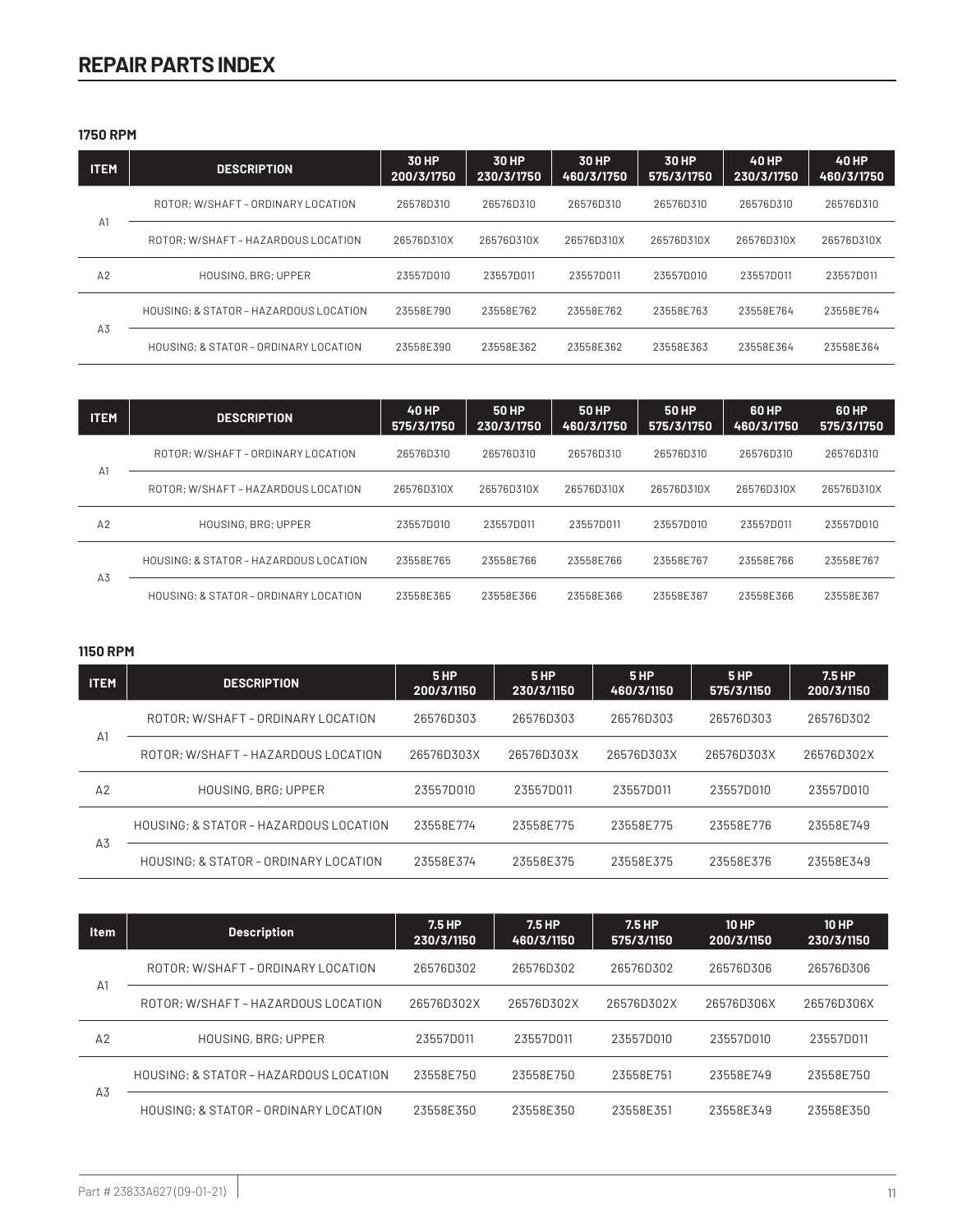**1150 RPM**

| <b>Item</b>    | <b>Description</b>                     | <b>10 HP</b><br>460/3/1150 | 10 HP<br>575/3/1150 | <b>15 HP</b><br>200/3/1150 | <b>15 HP</b><br>230/3/1150 | <b>15 HP</b><br>460/3/1150 |
|----------------|----------------------------------------|----------------------------|---------------------|----------------------------|----------------------------|----------------------------|
| A <sub>1</sub> | ROTOR: W/SHAFT - ORDINARY LOCATION     | 26576D306                  | 26576D306           | 265760306                  | 26576D306                  | 265760306                  |
|                | ROTOR: W/SHAFT - HAZARDOUS LOCATION    | 26576D306X                 | 26576D306X          | 26576D306X                 | 26576D306X                 | 26576D306X                 |
| A2             | HOUSING, BRG: UPPER                    | 23557D011                  | 23557D010           | 23557D010                  | 23557D011                  | 23557D011                  |
| A3             | HOUSING: & STATOR - HAZARDOUS LOCATION | 23558E750                  | 23558E751           | 23558E752                  | 23558E753                  | 23558E753                  |
|                | HOUSING: & STATOR - ORDINARY LOCATION  | 23558E350                  | 23558F351           | 23558F352                  | 23558E353                  | 23558F353                  |

| <b>Item</b>    | <b>Description</b>                     | <b>15 HP</b><br>575/3/1150 | <b>20 HP</b><br>200/3/1150 | <b>20 HP</b><br>230/3/1150 | <b>20 HP</b><br>460/3/1150 | <b>20 HP</b><br>575/3/1150 |
|----------------|----------------------------------------|----------------------------|----------------------------|----------------------------|----------------------------|----------------------------|
| $\Delta$ 1     | ROTOR; W/SHAFT - ORDINARY LOCATION     | 26576D306                  | 26576D306                  | 26576D306                  | 26576D306                  | 26576D306                  |
|                | ROTOR: W/SHAFT - HAZARDOUS LOCATION    | 26576D306X                 | 26576D306X                 | 26576D306X                 | 26576D306X                 | 26576D306X                 |
| A2             | <b>HOUSING, BRG: UPPER</b>             | 23557D010                  | 23557D010                  | 23557D011                  | 23557D011                  | 23557D010                  |
| A <sub>3</sub> | HOUSING; & STATOR - HAZARDOUS LOCATION | 23558F754                  | 23558F752                  | 23558F753                  | 23558F753                  | 23558F754                  |
|                | HOUSING: & STATOR - ORDINARY LOCATION  | 23558F354                  | 23558F352                  | 23558F353                  | 23558F353                  | 23558F354                  |

#### **870 RPM**

| <b>ITEM</b>    | <b>DESCRIPTION</b>                           | 2 HP<br>200/3/870 | 2HP<br>230/3/870 | 2HP<br>460/3/870 | 2HP<br>575/3/870 | 3 HP<br>200/3/870 | 3 HP<br>230/3/870 | 3 HP<br>460/3/870 | 3 HP<br>575/3/870 |
|----------------|----------------------------------------------|-------------------|------------------|------------------|------------------|-------------------|-------------------|-------------------|-------------------|
| A <sub>1</sub> | ROTOR: W/SHAFT - ORDINARY<br><b>LOCATION</b> | 26576D300         | 26576D300        | 26576D300        | 26576D300        | 26576D300         | 26576D300         | 26576D300         | 26576D300         |
|                | ROTOR: W/SHAFT-HAZARDOUS<br>LOCATION         | 26576D300X        | 26576D300X       | 26576D300X       | 26576D300X       | 26576D300X        | 26576D300X        | 26576D300X        | 26576D300X        |
| A2             | <b>HOUSING, BRG: UPPER</b>                   | 23557D010         | 23557D011        | 235570011        | 23557D010        | 235570010         | 235570011         | 23557D011         | 235570010         |
| A3             | HOUSING: & STATOR - HAZARDOUS<br>LOCATION    | 23558E743         | 23558E744        | 23558E744        | 23558E745        | 23558E743         | 23558E744         | 23558E744         | 23558E745         |
|                | HOUSING: & STATOR - ORDINARY<br>LOCATION     | 23558E343         | 23558E344        | 23558E344        | 23558E345        | 23558E343         | 23558E344         | 23558E344         | 23558E345         |

| <b>ITEM</b>    | <b>DESCRIPTION</b>                               | 5HP<br>200/3/870 | 5HP<br>230/3/870 | 5HP<br>460/3/870 | 5 <sub>HP</sub><br>575/3/870 | 7.5 HP<br>200/3/870 | 7.5 HP<br>230/3/870 | 7.5 HP<br>460/3/870 | 7.5 HP<br>575/3/870 |
|----------------|--------------------------------------------------|------------------|------------------|------------------|------------------------------|---------------------|---------------------|---------------------|---------------------|
| A <sup>1</sup> | ROTOR: W/SHAFT - ORDINARY<br><b>LOCATION</b>     | 26576D300        | 26576D300        | 26576D300        | 26576D300                    | 26576D302           | 26576D302           | 26576D302           | 26576D302           |
|                | ROTOR: W/SHAFT-HAZARDOUS<br><b>LOCATION</b>      | 26576D300X       | 26576D300X       | 26576D300X       | 26576D300X                   | 26576D302X          | 26576D302X          | 26576D302X          | 26576D302X          |
| A <sub>2</sub> | HOUSING, BRG; UPPER                              | 235570010        | 23557D011        | 23557D011        | 23557D010                    | 23557D010           | 23557D011           | 235570011           | 235570010           |
| A <sub>3</sub> | HOUSING: & STATOR - HAZARDOUS<br><b>LOCATION</b> | 23558E743        | 23558E744        | 23558E744        | 23558E745                    | 23558E771           | 23558E772           | 23558E772           | 23558E773           |
|                | HOUSING: & STATOR - ORDINARY<br>LOCATION         | 23558E343        | 23558E344        | 23558E344        | 23558E345                    | 23558E371           | 23558E372           | 23558E372           | 23558E373           |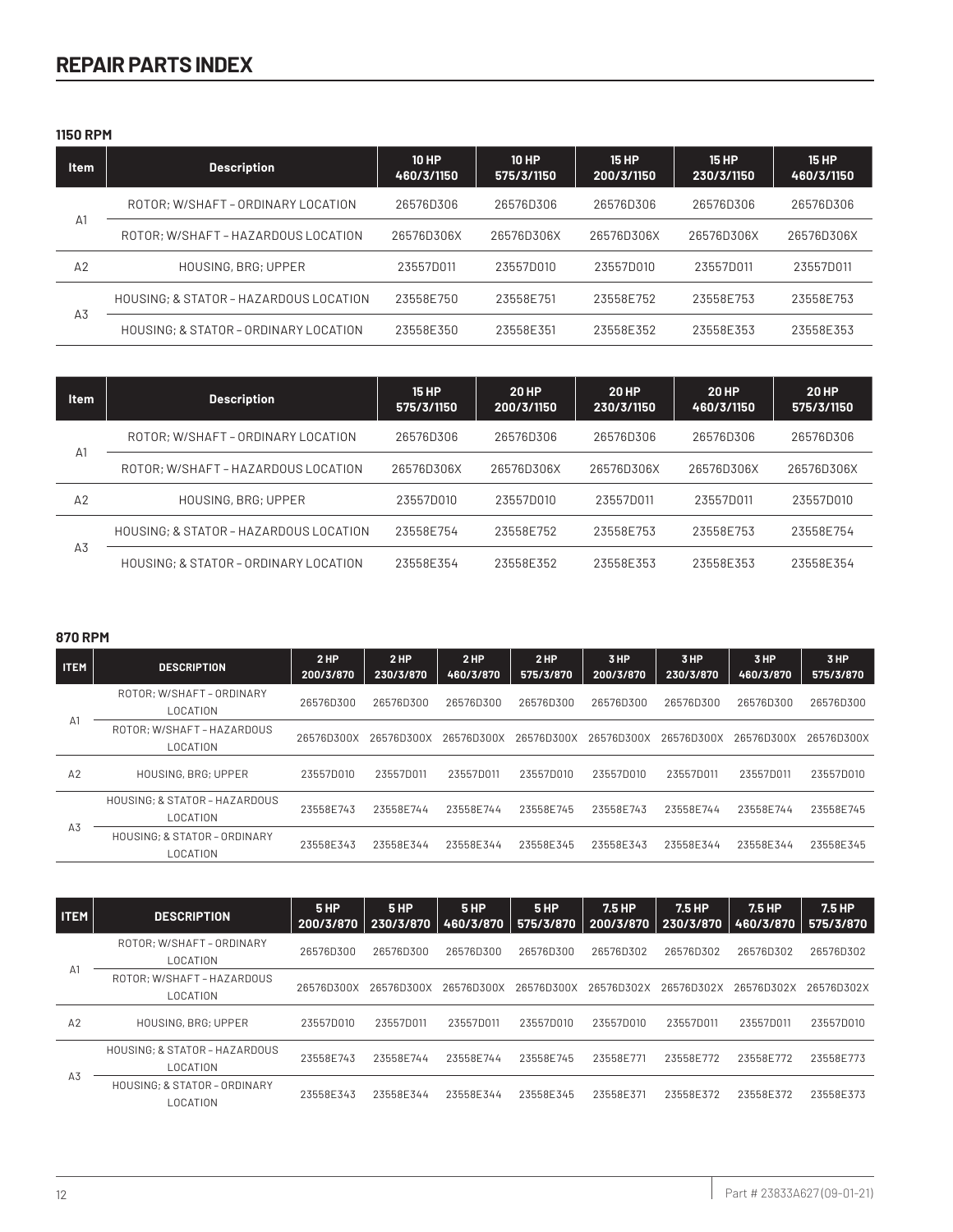

**4VC / 4VCX 6VC / 6VCX**  $B_1 B_2 B_3 B_4$ 



**4VE / 4VEX**





B2 B3 B8 B7 B2 B3 B7 **4RC / 4RCX 1750 RPM and 1150 RPM**



**4RC / 4RCX 3450 RPM**

| <b>ITEM</b>    | <b>DESCRIPTION</b>   | <b>4RC/4RCX</b><br><b>3450 RPM</b> | <b>4RC/4RCX</b><br>1150 / 1750 RPM | <b>4VC / 4VCX</b> | <b>4VE / 4VEX</b> | <b>BVC/BVCX</b> |
|----------------|----------------------|------------------------------------|------------------------------------|-------------------|-------------------|-----------------|
| B <sub>1</sub> | KEY-SQ.SST           | 05818A087                          | 05818A071                          | 05818A071         | 05818A071         | 05818A071       |
| B <sub>2</sub> | WASHER-RETAINER      | 23609A004                          | 23609A004                          | 23609A004         | 23609A004         | 23609A004       |
| B <sub>3</sub> | SCREW-CAPHEX SST 1/2 | 19106A017                          | 19106A017                          | 19106A017         | 19106A017         | 19106A017       |
| <b>B4</b>      | CASE-VOLUTE          | 26606E000                          | 107835002                          | 23606F010         | 26889F000         | 23606F000       |
| <b>B5</b>      | GASKET               | 05863A021                          | --                                 | 05863A021         | 05863A021(2)      | 058634021       |
| B <sub>6</sub> | PLATE-ADAPTER/SPACER | --                                 | $- -$                              | --                | 26888D000         | --              |
| B <sub>7</sub> | RING-WEAR            | --                                 | --                                 | 23607B000         | 26889F010B        | 23607B000       |
| B <sub>8</sub> | ADAPTER-WEAR RING    | --                                 | --                                 | --                | 26889F011C        | --              |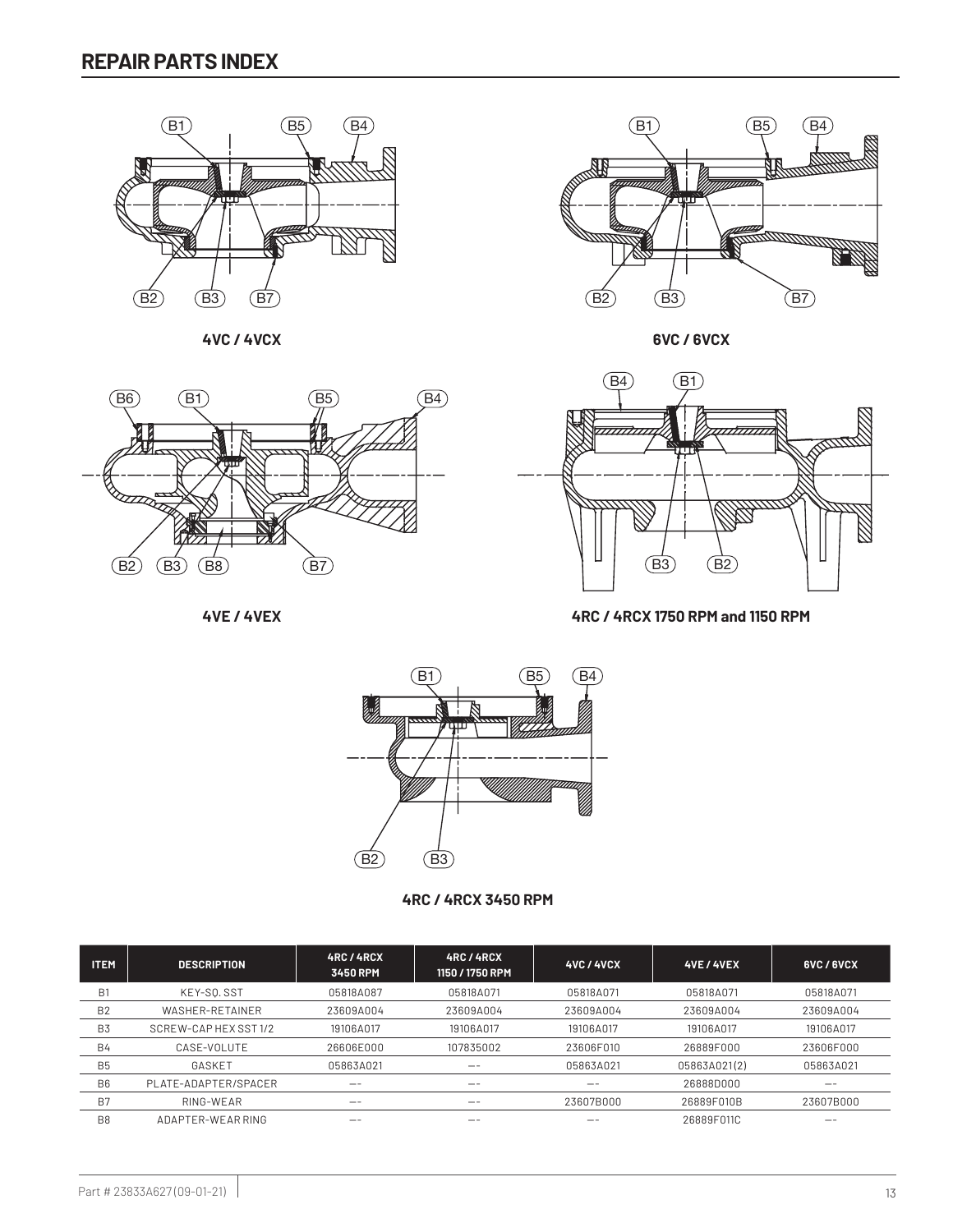| <b>PUMP</b>          | <b>RPM</b>   | <b>HP</b>    | <b>TRIM</b>      | <b>IMPELLER</b>        |
|----------------------|--------------|--------------|------------------|------------------------|
| 4VC / 4VCX           | 1750         | 15           | 8.5              | 23608D548              |
| 4VC/4VCX             | 1750         | 20           | 9                | 23608D544              |
| 4VC/4VCX             | 1750         | 25           | 9.5              | 23608D540              |
| 4VC/4VCX             | 1750         | 30           | 10               | 23608D536              |
| 4VC / 4VCX           | 1750         | 40           | 11               | 23608D528              |
| 4VC/4VCX             | 1750         | 50           | 11.5             | 23608D524              |
| 4VC/4VCX             | 1750         | 60           | 12               | 23608D520              |
| 4VC/4VCX             | 1150         | 5            | $\boldsymbol{9}$ | 23608D544              |
| 4VC/4VCX             | 1150         | 7.5          | 10               | 23608D536              |
| 4VC / 4VCX           | 1150         | 10           | 10.75            | 23608D530              |
| 4VC / 4VCX           | 1150         | 15           | 11.75            | 23608D522              |
| 4VC/4VCX             | 1150         | 20           | 12               | 23608D520              |
| 4VC/4VCX             | 870          | $\mathbf{2}$ | 8                | 23608D552              |
| 4VC/4VCX             | 870          | 3            | 9                | 23608D544              |
| 4VC/4VCX             | 870          | 5            | 11               | 23608D528              |
| 4VC/4VCX             | 870          | 7.5          | 12               | 23608D520              |
| 4VE / 4VEX           | 1750         | 15           | 9                | 26899D212              |
| <b>4VE / 4VEX</b>    | 1750         | 20           | 10               | 26899D208              |
| <b>4VE / 4VEX</b>    | 1750         | 25           | 11               | 26899D204              |
| 4VE / 4VEX           | 1750         | 30           | 12               | 26899D200              |
| 6VC/6VCX             | 1750         | 15           | 8.5              | 23608D548              |
| 6VC/6VCX             | 1750         | 20           | 9                | 23608D544              |
| 6VC/6VCX             | 1750         | 25           | 9.5              | 23608D540              |
| 6VC/6VCX             | 1750         | 30           | 10               | 23608D536              |
| 6VC/6VCX             | 1750         | 40           | 11               | 23608D528              |
| 6VC/6VCX             | 1750         | 50           | 11.5             | 23608D524              |
| 6VC/6VCX             | 1750         | 60           | 12               | 23608D520              |
| 6VC/6VCX             | 1150         | 5            | 8.5              | 23608D548              |
| 6VC/6VCX             | 1150         | 7.5          | 9.5              | 23608D540              |
| 6VC/6VCX             | 1150         | 10           | 10               | 23608D536              |
| 6VC/6VCX             | 1150         | 15           | 11.5             | 23608D524              |
| 6VC/6VCX             | 1150         | 20           | 12               | 23608D520              |
| 6VC/6VCX             | 870          | $\mathbf{2}$ | 8.5              | 23608D548              |
| 6VC/6VCX             | 870          | 3            | 9.5              | 23608D540              |
|                      | 870          | 5            | 10.5             |                        |
| 6VC/6VCX<br>6VC/6VCX | 870          | 7.5          |                  | 23608D532<br>23608D520 |
|                      |              |              | 12               |                        |
| 4RC/4RCX             | 3450         | 20           | 5.5              | 26605C524              |
| 4RC/4RCX             | 3450         | 25           | 5.75             | 26605C522              |
| 4RC/4RCX             | 3450<br>3450 | 30<br>40     | 6<br>6.5         | 26605C520              |
| 4RC/4RCX<br>4RC/4RCX | 3450         | 50           | 7                | 26605C516<br>26605C512 |
| 4RC/4RCX             | 3450         | 60           | 7.5              | 26605C508              |
|                      |              |              |                  |                        |
| 4RC/4RCX             | 1750         | 10           | 7.88             | 069585112              |
| 4RC/4RCX             | 1750         | 15           | 7.88             | 069585112              |
| 4RC/4RCX             | 1750<br>1750 | 20<br>25     | 8.63<br>9.25     | 069585122<br>069585132 |
| 4RC/4RCX             | 1750         | 30           | 10.31            | 069585142              |
| 4RC/4RCX<br>4RC/4RCX | 1750         | 40           | 11.5             | 069585012              |
|                      |              | 3            |                  |                        |
| 4RC/4RCX             | 1150         | 5            | 7.38             | 069585252              |
| 4RC/4RCX             | 1150         | 7.5          | 8.63<br>10       | 069585122              |
| 4RC/4RCX             | 1150         |              |                  | 069585042              |
| 4RC/4RCX             | 1150         | 10           | 11.25            | 069585192              |

**Note:** Standard non-overloading impeller diameters shown.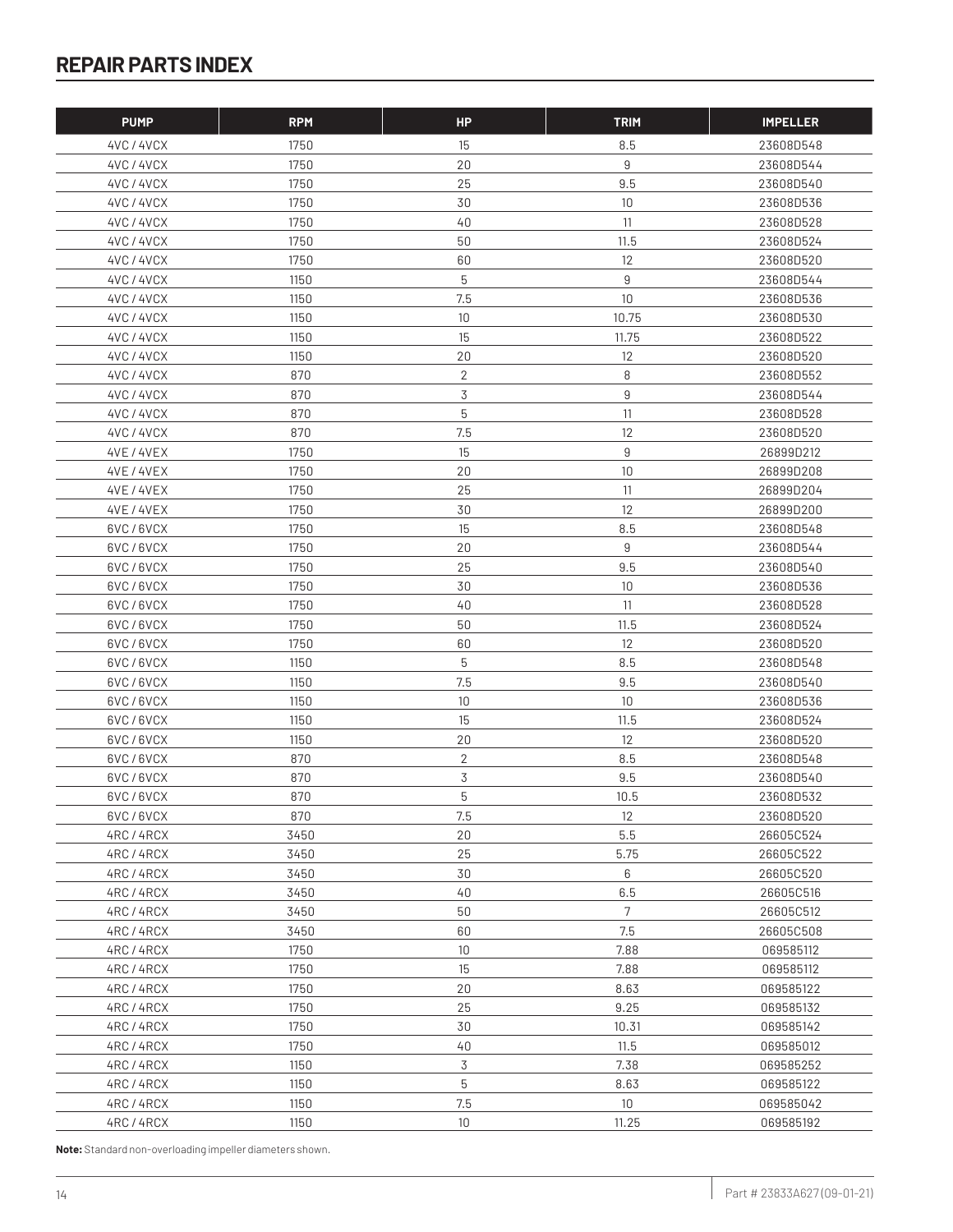### **CHECKING FOR MOISTURE IN MOTOR**

Use an ohm - meter or a megger and set on highest scale. Readings on the large power cord between any of the conductors red, black or white to the green conductor or to the motor housing should be greater than 1,000,000 ohms (1 megohm). Service work should be done only at an authorized service facility. Note, readings should be taken with line leads disconnected from the control panel.

## **RESISTANCE OF WINDINGS**

Every motor winding has a fixed resistance. The windings must check close to specification values. Verification of the proper wiring of a dual voltage motor can also be checked by measuring the motor winding resistance.

| <b>CONDITION</b>                                                                                                      | PROBABLE CAUSE                                                                                                                                                                                                                                                                                |  |  |  |  |  |
|-----------------------------------------------------------------------------------------------------------------------|-----------------------------------------------------------------------------------------------------------------------------------------------------------------------------------------------------------------------------------------------------------------------------------------------|--|--|--|--|--|
| Red light comes on at control box.                                                                                    | This indicates some water has leaked past the lower seal and has entered the seal chamber and<br>made contact with the electrode probe. Pump must be removed for replacement of lower seal.<br>This preventive repair will save<br>an expensive motor.                                        |  |  |  |  |  |
|                                                                                                                       | Push in on red reset button to reset overload. If overload trips again after short run, pump<br>1.<br>has some damage and must be removed from basin for checking.                                                                                                                            |  |  |  |  |  |
| Overload trips at control box and alarm buzzer<br>or flashing red light comes on due to high water<br>level in basin. | 2.<br>Trouble may be from clogged impeller causing motor to overload or could be from failed<br>motor.                                                                                                                                                                                        |  |  |  |  |  |
|                                                                                                                       | 3.<br>Trouble may be from faulty component in control box. Always check control box before<br>removing pump.                                                                                                                                                                                  |  |  |  |  |  |
|                                                                                                                       | 1.<br>Indicates H-O-A switch may be in the hand position.                                                                                                                                                                                                                                     |  |  |  |  |  |
|                                                                                                                       | 2.<br>Level control switch may have failed causing pump to continue to operate when water is<br>below lower control.                                                                                                                                                                          |  |  |  |  |  |
| Yellow run light stays on continuously.                                                                               | 3.<br>Impeller may be partially clogged causing pump to operate at very reduced capacity.                                                                                                                                                                                                     |  |  |  |  |  |
|                                                                                                                       | 4.<br>Gate valve or check valve may be clogged causing low pump flow.                                                                                                                                                                                                                         |  |  |  |  |  |
|                                                                                                                       | 5.<br>Pump may be air locked.                                                                                                                                                                                                                                                                 |  |  |  |  |  |
|                                                                                                                       | Reset breaker by pushing completely down on handle then back to ON position. If breaker<br>1.<br>trips again in a few seconds it indicates excessive load probably caused by a short in the<br>motor or control box. Check out instructions given with control box before pulling pump.       |  |  |  |  |  |
| Circuit breaker trips.                                                                                                | If this condition happens after an electrical storm, motor or control box may be damaged by<br>2.<br>lightning.                                                                                                                                                                               |  |  |  |  |  |
|                                                                                                                       | 3.<br>Resistance reading of the motor with lead wires disconnected from the control box can<br>determine if trouble is in motor or control box.                                                                                                                                               |  |  |  |  |  |
|                                                                                                                       | Impeller may be partially clogged with some foreign objects causing noise and overload on<br>1.<br>the motor.                                                                                                                                                                                 |  |  |  |  |  |
| Pump is noisy and pump rate is low.                                                                                   | 2.<br>Impeller may be rubbing on wear ring due to bent shaft or misalignment.                                                                                                                                                                                                                 |  |  |  |  |  |
|                                                                                                                       | 3.<br>Pump may be operating too close to shut-off. Check head.                                                                                                                                                                                                                                |  |  |  |  |  |
|                                                                                                                       | Lower control switch may be set too high.<br>1.                                                                                                                                                                                                                                               |  |  |  |  |  |
| Grease and solids have accumulated around<br>pump and will not pump out of basin.                                     | 2.<br>Run pump on hand operation for several minutes with small amount of water running into<br>basin to clean out solids and grease. This allows pump to break suction and surge which will<br>break up the solids. If level switch is set properly this condition generally will not occur. |  |  |  |  |  |
|                                                                                                                       | 3.<br>Trash and grease may have accumulated around floats causing pump to operate erratically.                                                                                                                                                                                                |  |  |  |  |  |